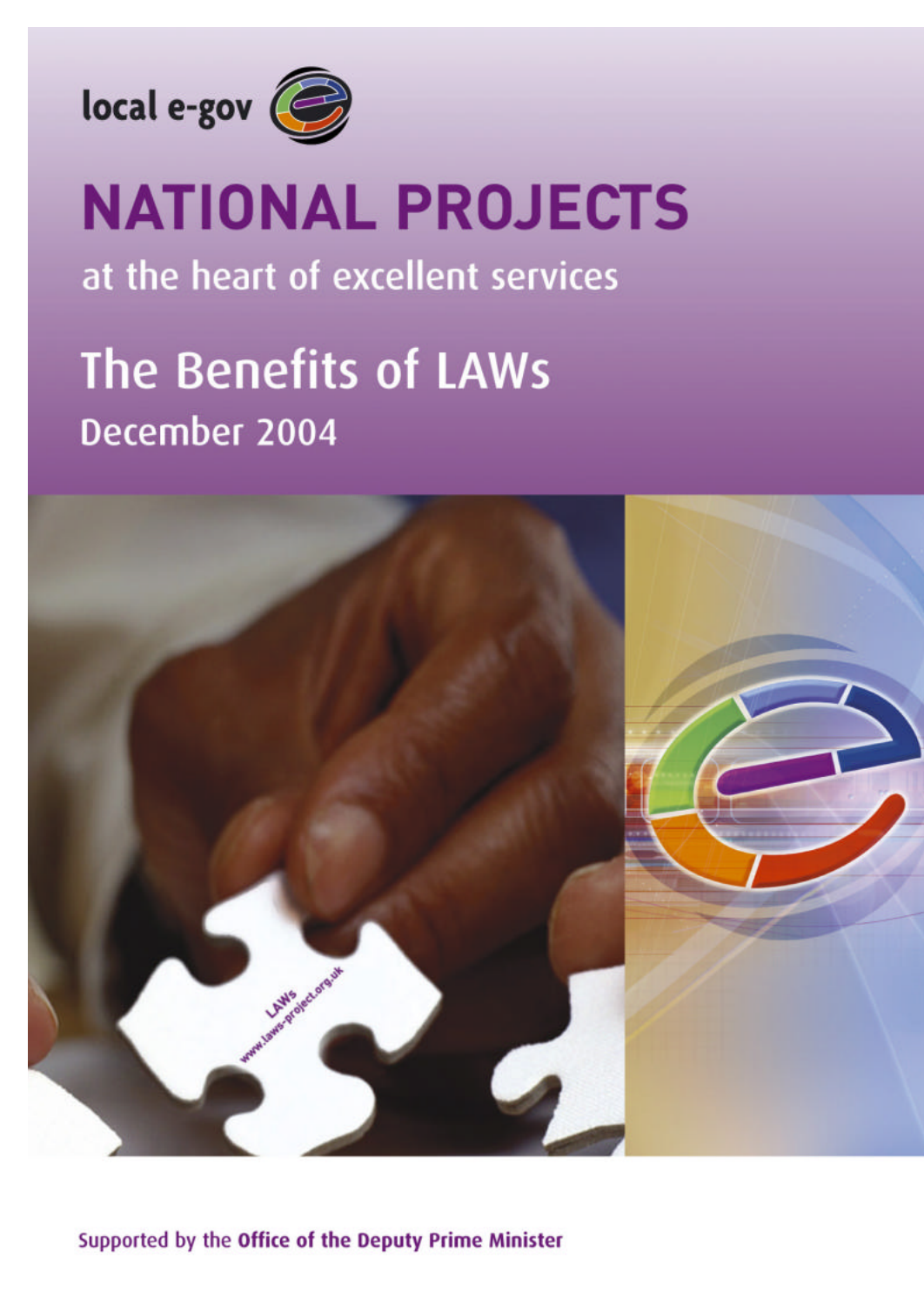## **TABLE OF CONTENTS**

| 1.  | <b>Introduction to this Guide</b>                                                                                                                 | $\boldsymbol{2}$              |
|-----|---------------------------------------------------------------------------------------------------------------------------------------------------|-------------------------------|
| 2.  | <b>What are Transactional Websites?</b>                                                                                                           | $\boldsymbol{2}$              |
| 3.  | <b>What is the LAWs National Project?</b>                                                                                                         | 3                             |
| 4.  | Why should I be interested in LAWs?<br>4.1 Delivery of cost reductions<br>4.2 Service Improvement & added value<br>4.3 Meeting Government Targets | 5<br>5<br>$\overline{7}$<br>8 |
| 5.  | What is the scale of benefits for my authority?                                                                                                   | 9                             |
| 6.  | What level of investment is likely to be required?                                                                                                | 10                            |
| 7.  | The LAWs National Project can help delivery of transactional web-sites                                                                            |                               |
| 8.  | <b>What drives success?</b>                                                                                                                       | 11                            |
| 9.  | <b>Key Risks</b>                                                                                                                                  | 11                            |
| 10. | How does LAWs fit in with the other National Projects?                                                                                            | 12                            |
|     | 11. Where can I get further information?                                                                                                          | 12                            |
|     | <b>Appendix 1: Detailed LAWs Benefits and Metrics</b>                                                                                             | 13                            |

Capgemini was commissioned to quantify the benefits of six National Projects. Their findings are based on the experiences of the local authorities engaged in implementing these solutions, providing a sample for analysis from which reasoned conclusions have been drawn and validated with local authorities and their suppliers. See www.localegovnp.org.uk/benefits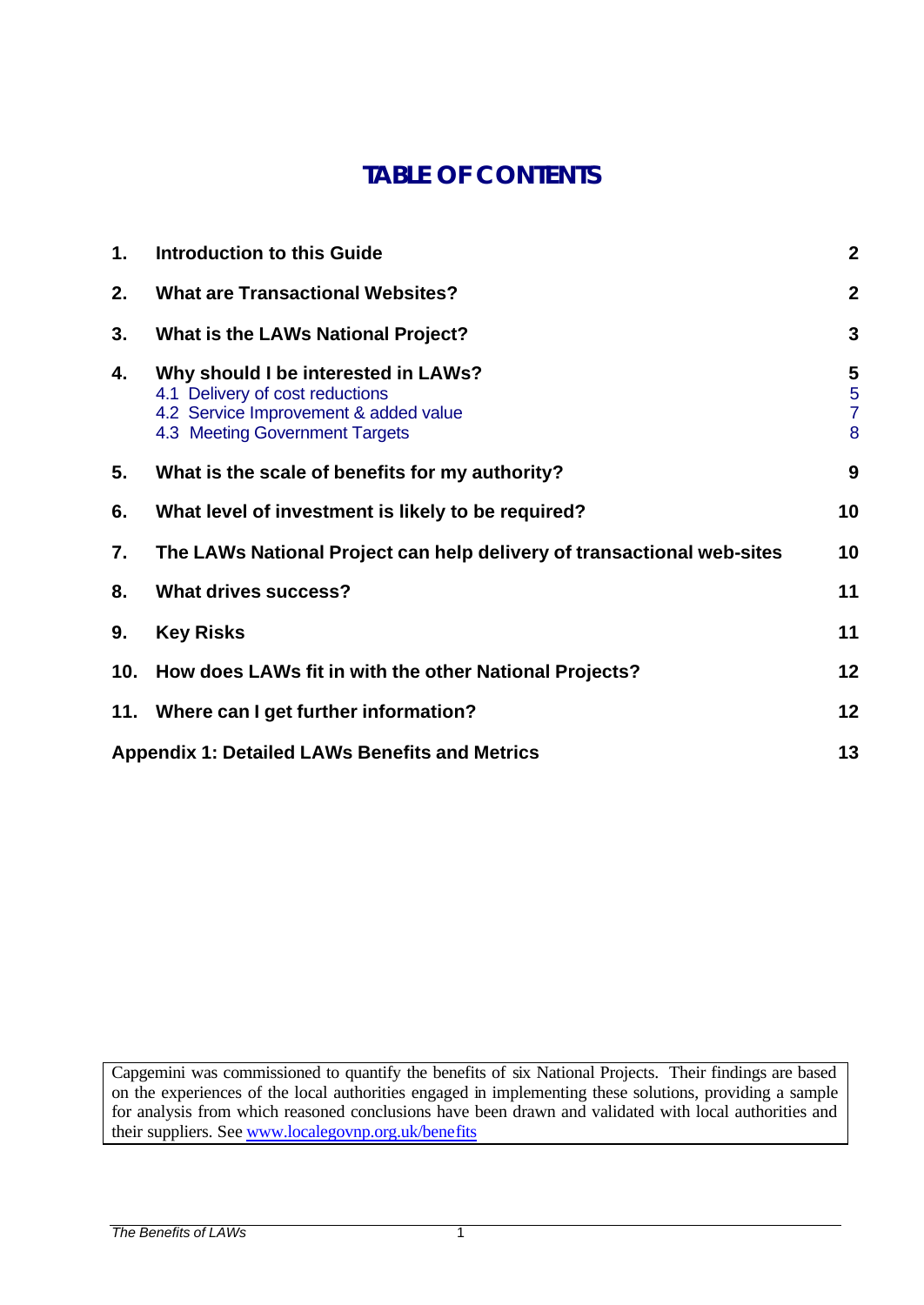#### **1. Introduction to this Guide**

Local authorities (LAs) will need to deliver all their services on-line in order to meet the Government's 2005 Electronic Service Delivery Targets. The results of the most recent survey indicate that only 23 local LA sites are currently transactional. The LAWs National Project has developed a suite of products, tailored to the requirements of LAs, to assist with delivery of a transactional web-site. LAWs is an enabling, facilitating project, standardising connections rather than standardising services.

This guide is one of a series describing the benefits of the e-Government National Projects programme funded by the Office of the Deputy Prime Minister (ODPM). The guides are aimed primarily at LA staff needing a succinct summary of what each of the projects is about and what benefits LAs can expect to gain from implementing different aspects of local e-Government.

This guide sets out how to identify the potential benefits associated with implementation of the LAWs products.

Figure 1 shows how the LAWs National Project fits within the overall National Projects programme:





#### **2. What are Transactional Websites?**

A transactional website needs to be:

- **Content Rich.** Users can obtain information based on their needs because the website content contains relevant information.
- **Interactive.** Users can enter their own information based on their needs and receive a computer response based on that information e.g. "find my nearest school".

l

<sup>&</sup>lt;sup>1</sup> "Better Connected 2004 – A year 2004 snapshot of LA websites" produced by Socitm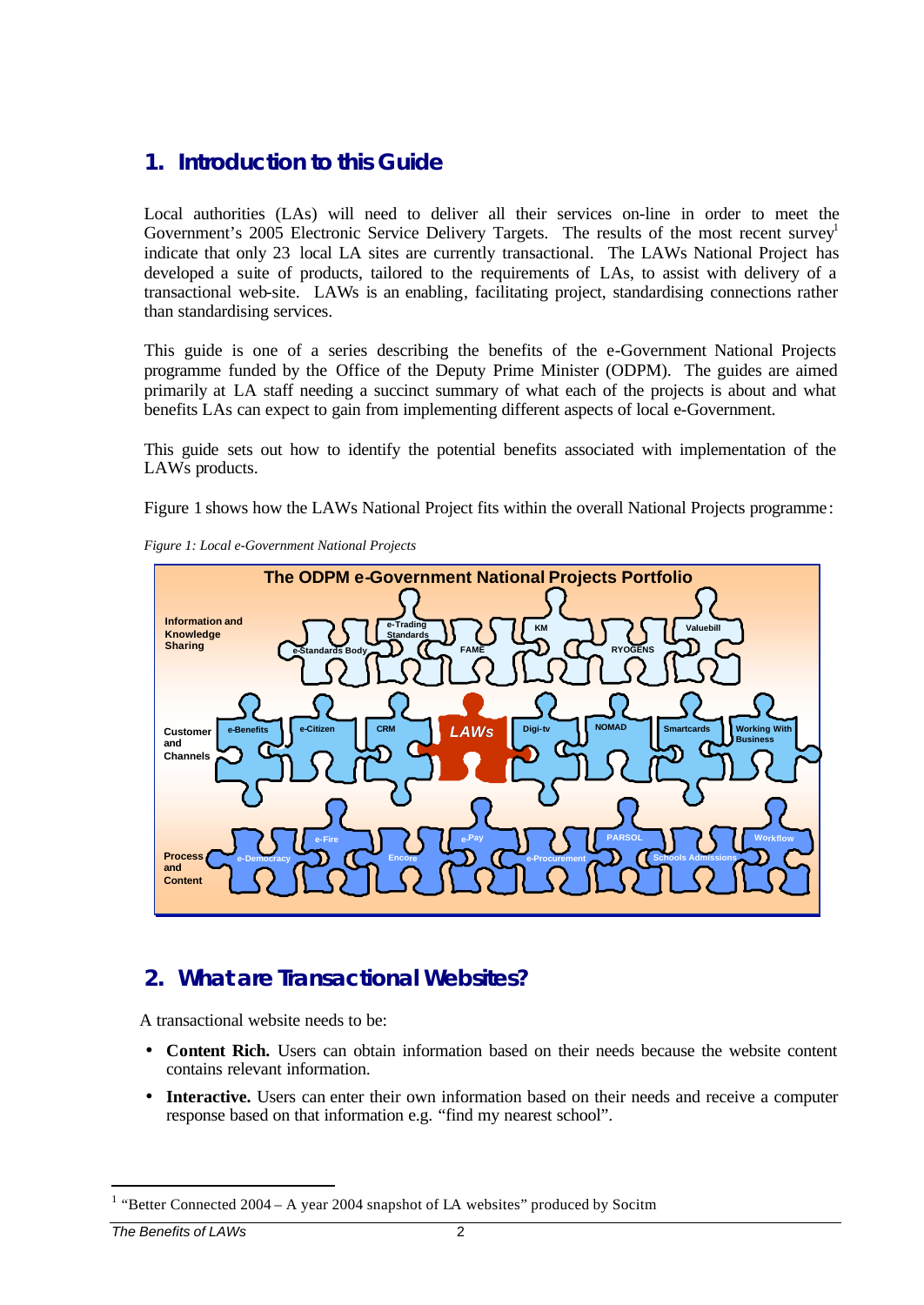- **Usable.** Users are able to navigate confidently around the website and obtain answers to simple questions within a few clicks. In addition, the site provides email contacts for further information.
- **Transactional.** Users are able to do business with the LA online, at a time of their convenience.
- **Accessible.** The design needs to allow people with disabilities to access the website. Such a website not only meets the ODPM national e-Government strategy but also ensures compliance with the Disability Discrimination Act





.

#### **3. What is the LAWs National Project?**

The LAWs National Project has developed a suite of products which enables LAs to deliver all their

| 400-700 standard services online to meet the                                                                                                                                                                                                                                                                                                                                                                                                                                                                                                                |                                                                                                                                                                                                                                                                                                                                                                                                                                                                                                                                                                                                                                                                                                                                                                                                |
|-------------------------------------------------------------------------------------------------------------------------------------------------------------------------------------------------------------------------------------------------------------------------------------------------------------------------------------------------------------------------------------------------------------------------------------------------------------------------------------------------------------------------------------------------------------|------------------------------------------------------------------------------------------------------------------------------------------------------------------------------------------------------------------------------------------------------------------------------------------------------------------------------------------------------------------------------------------------------------------------------------------------------------------------------------------------------------------------------------------------------------------------------------------------------------------------------------------------------------------------------------------------------------------------------------------------------------------------------------------------|
| Government's 2005 Electronic<br>Service<br>Delivery targets.                                                                                                                                                                                                                                                                                                                                                                                                                                                                                                | Coventry City Council - APLAWS+ for<br>managing web-site content                                                                                                                                                                                                                                                                                                                                                                                                                                                                                                                                                                                                                                                                                                                               |
| To achieve this target LAs need access to<br>appropriate technological solutions to enable<br>transactions to be delivered online. An inherent<br>requirement is a structured approach to<br>information handling, publication<br>and<br>navigation. The solutions need to be customer<br>focused, standards based, easy to implement<br>and use, and relatively inexpensive. In addition,<br>solution implementation needs to be supported<br>by available and accessible skills, knowledge<br>and best practice.<br>LAWs products enable LAs to implement | Coventry launched their Intranet site using the<br>APLAWS content management product in July<br>2003. The site was designed and developed in<br>house. Having tried and tested the product, they<br>decided to implement APLAWS+ to manage their<br>Intranet web-site. This was launched at the end of<br>July 2004. Since going live with APLAWS+, the<br>page response time has improved to 4 seconds per<br>page with availability at 97.5%.<br>Coventry is now working on a single publishing<br>environment which will enable some of the content<br>published on the Intranet web-site to be shared and<br>viewed on their Intranet, using the Intranet's<br>branding and navigation. This will remove the need<br>to individually create and publish similar content for<br>each build. |
| The Benefits of LAWs<br>3                                                                                                                                                                                                                                                                                                                                                                                                                                                                                                                                   |                                                                                                                                                                                                                                                                                                                                                                                                                                                                                                                                                                                                                                                                                                                                                                                                |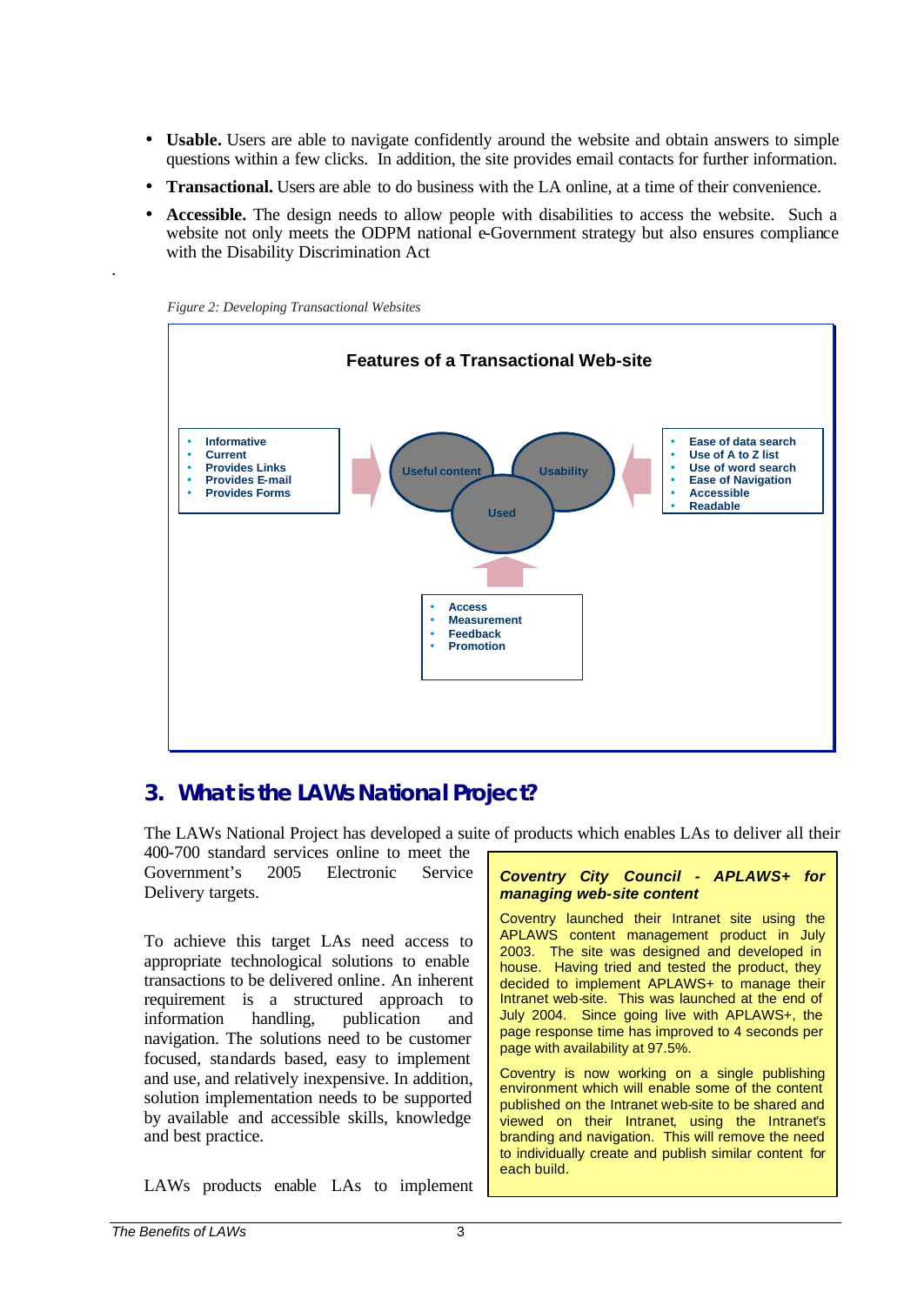transactional websites in a modular fashion, dependent on local technological skills and maturity.

A LAWs product of particular note is the Local Government Category List (LGCL), now managed by the Standards Body Project. The Government has made use of this mandatory for all LAs. It is also cited as an example of "doing things well" within the Council of Europe's recommendations on eGovernance.

The key products produced by the LAWs project are:

- **LGCL.** This provides a taxonomy for services available within a LA. The service categories map to standard services listed in the esd-toolkit as well as the BVPI. The list is fully compatible with the National Category List.
- **LGOL-Net.** This is a middleware/ messaging broker system to connect online forms with back-end systems and other government systems.
- **APLAWS+.** This is a content management system for content creation and site management.
- **Starter Kit (Generic web pages and XML schemas).** This includes a generic web template that can be used for developing web pages of a LA website. There is a template corresponding to each service. Alternatively, the template can act as a benchmark against which an authority can compare its existing website. The starter kit also includes five prepopulated XML schemas for high volume transactional services which include library membership, change of name & address, complaints, death notification and balances. A **Formbuilder** product is provided for non-complex e-forms.

*Greater Manchester – LGOL-Net for multi-agency information sharing* 

The authorities in the Greater Manchester e-Partnership (GMeP) had developed Information Referral and Tracking (IRT) solutions , but these did not allow inter-agency sharing of information. Because the solutions used different technologies and data structures, sharing this data seemed a difficult proposition.

GMeP became aware of LGOL-Net as a possible solution and CGI was engaged to implement it. LGOL-Net was attractive because it was licence free, provided sophisticated transformation options and was quick to deploy.

GMeP has devised a simple test XML Schema that asks the question "Who knows this child?". When the query is invoked, it is split and sent to all participants. In transit the query is transformed to interrogate each of the IRT systems and then return the results of the query to the originator. A key point here is that each of the agencies maintains its own data in whatever format it wishes and there is no requirement for a shared database.

Next steps include rollout beyond Bolton, Salford, Tameside and Manchester Connexions and enhanced security options.

- **Community Engagement Modules.** This set of modules (jobs, events, clubs, self-publishing and location publishers) has been developed to encourage interaction with the local community. Included are base software requirements, system architecture documents, and code and installation instructions.
- **Organizational Development Guidelines.** These guidelines include sample best practice organizational structures, role specifications and job descriptions for creating and managing websites and content within LAs.

The LAWs products are suitable for use in a hosted environment as well as for implementation within a LA's own infrastructure.

The ongoing support for these products has yet to be finalised. It is envisaged that a help-desk service will be established to allow handling of support calls.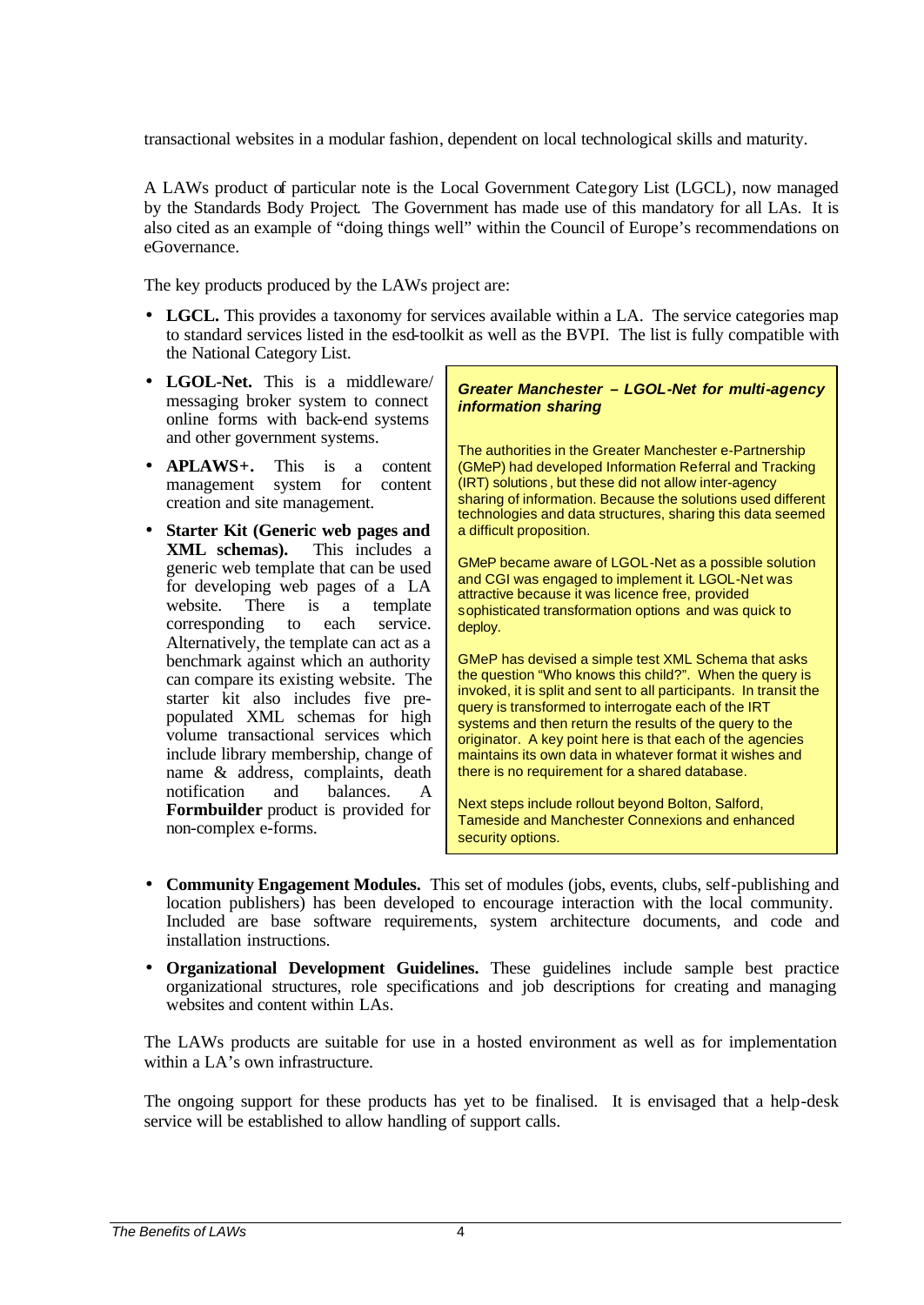## **4. Why should I be interested in LAWs?**

You should be interested in LAWs because it

- Delivers cost reductions
- Offers service improvements and added value
- Delivers strategic and intangible benefits e.g. helping authorities to meet e-Government targets

Benefits associated with implementation of LAWs products are summarised by type in figure 2. The figures shown are indicative national annual savings and added value.

*Figure 2: LAWs Benefit Types*

|                    | <b>Cost Reduction and Efficiency</b><br><b>Savings</b> |                                                                                     |                          | Service Improvement / Added Value                                                                   | <b>Strategic / Intangible</b><br><b>Benefits</b>                                                                             |
|--------------------|--------------------------------------------------------|-------------------------------------------------------------------------------------|--------------------------|-----------------------------------------------------------------------------------------------------|------------------------------------------------------------------------------------------------------------------------------|
| All figures are £m | Transactional /<br><b>Process</b>                      | <b>Other Cost</b><br>Reduction                                                      | <b>Increased Revenue</b> | Service Improvement<br>(and other added value)                                                      |                                                                                                                              |
| LAWs               |                                                        | No software<br>licence fees<br>or mtce of<br>individual<br>category list<br>$4 - 9$ |                          | Reduction in web<br>development costs;<br>Increased availability of<br>online services<br>$17 - 35$ | Consistency and<br>connectivity across<br>LAs; Shaping market<br>for software for LAs;<br>Aid to compliance to<br><b>DDA</b> |
|                    | <b>MODEST</b>                                          |                                                                                     |                          | <b>MODEST</b>                                                                                       | <b>SIGNIFICANT</b>                                                                                                           |

#### 4.1 Delivery of cost reductions

The LAWs products enable LAs to save money because the software products are available free of charge. A LA can save licensing fees by using a LAWs product rather than using a comparable commercial product. Furthermore, costs for the addition of bespoke functionality are saved because the products have been designed specifically for LAs.

The following table summarises indicative cost reductions for each of the key LAWs products, for which there is documented evidence. The logic behind the calculations is shown in figure 3. These benefits will need to be validated through a specific business case for an authority.

| <b>National Annual Cost Savings from Implementing LAWs Products</b> |                      |                       |  |
|---------------------------------------------------------------------|----------------------|-----------------------|--|
|                                                                     | Low<br>$(\text{Em})$ | High<br>$(\text{Em})$ |  |
| $APLAWS +$                                                          |                      |                       |  |
| <b>LGCL</b>                                                         |                      |                       |  |
| National Total: All Authorities                                     |                      |                       |  |

The APLAWS+ content management system offers a one-off cost saving, avoiding the cost of a licensing fee. In addition, LGCL is integrated into APLAWS+ thus saving customisation costs normally required for comparable commercial products. The annual savings from the use of LGCL, which is mandatory, is based on the cost of maintaining an alternate taxonomy.

Estimates of cost savings have not been included for LGOL-Net or for the Starter Kit. The benefits for these products are very uncertain, with estimates varying considerably, dependent on the assumptions used. Indicative figures are however included within "value add" described in section 4.2.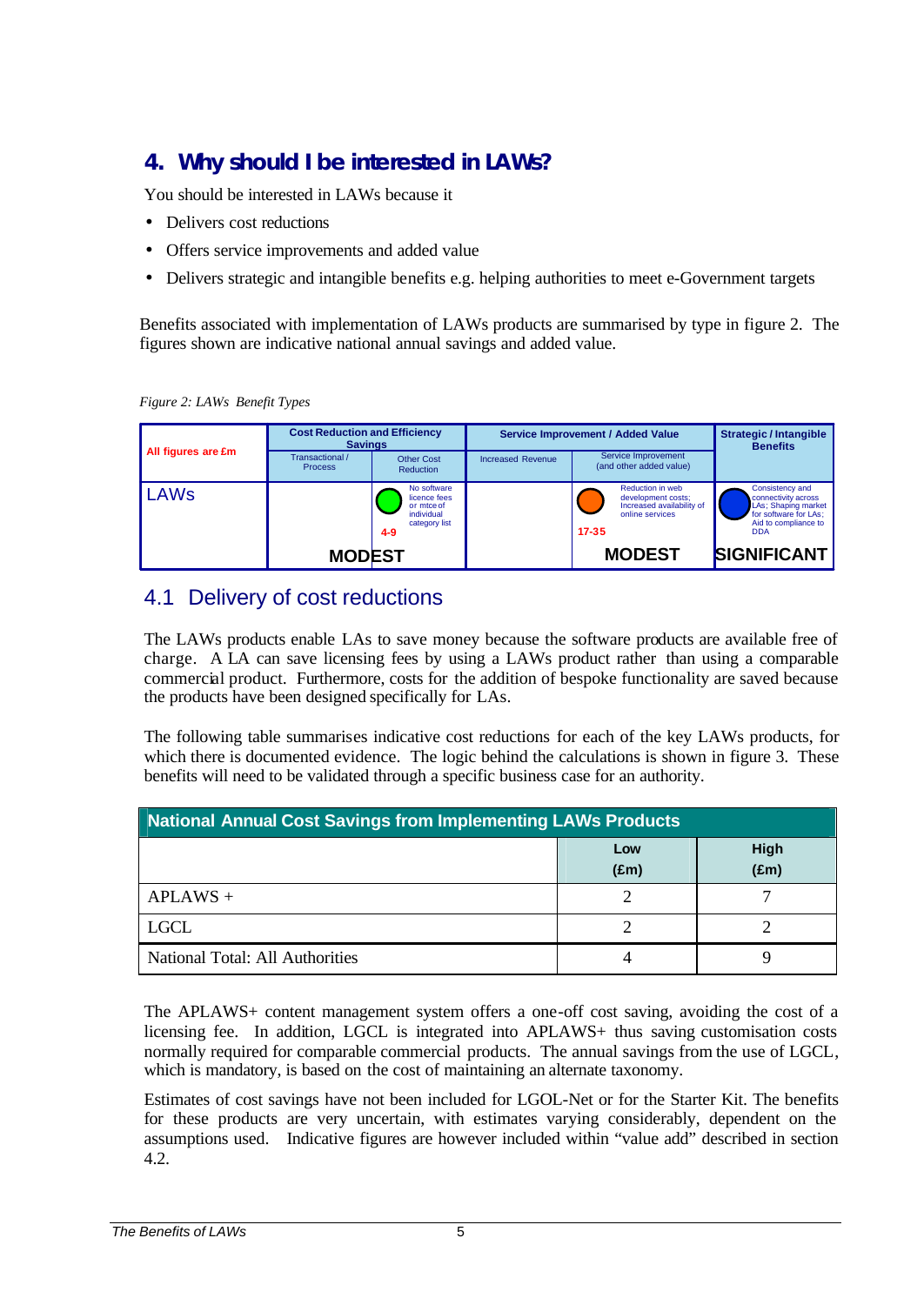| Per LA Annual Financial Efficiency Savings from Implementing LAWs Products <sup>2</sup> |  |    |              |  |
|-----------------------------------------------------------------------------------------|--|----|--------------|--|
| Average<br>Low<br>(Ek)<br>(fk)                                                          |  |    | High<br>(Ek) |  |
| Per Authority:                                                                          |  |    |              |  |
| County                                                                                  |  | 21 | 28           |  |
| Unitary                                                                                 |  | 19 | 26           |  |
| District                                                                                |  |    |              |  |

*Figure 3: Benefits Logic for LAWs*



<sup>&</sup>lt;sup>2</sup> Includes cost reductions from implementing APLAWS+ and Category List only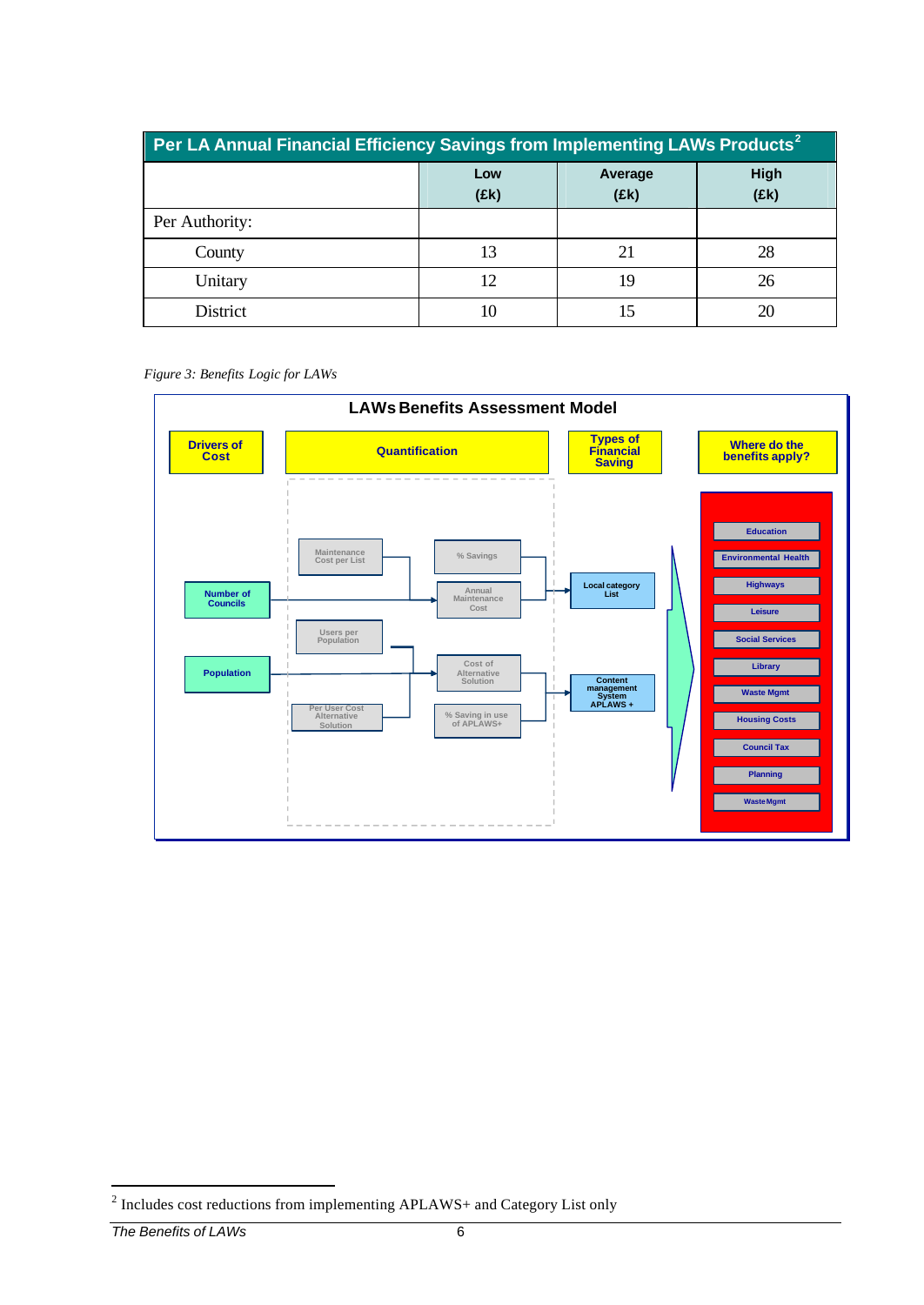### 4.2 Service Improvement & added value

LAWs delivers 'hard' and 'soft' benefits in addition to the cost savings described above. These are shown in figure 4 (and in Appendix 1).





Evidence of quantifiable, non-financial benefits achieved by LAs that have already implemented LAWs products is shown below:

| <b>Service Improvement</b>                 | <b>Performance Measure</b> | <b>Impact of LAWs</b>                                                                                                                |
|--------------------------------------------|----------------------------|--------------------------------------------------------------------------------------------------------------------------------------|
| Online availability of services            | <b>BVPI</b> 157            | BVPI 157 measures the<br>percentage of online services<br>available online. LAWs<br>products help LAs to put more<br>services online |
| Decrease in the response time<br>of a page | Response Time              | Response time reduced to 4<br>seconds                                                                                                |

The following table summarises indicative value added available from implementing LAWs products for all English authorities and includes values associated with ease of accessing items on web-sites, avoidance of hub licence fees and connector costs, reduction in the time needed to develop web pages, and consultancy and HR costs associated with implementing a supporting organisational structure.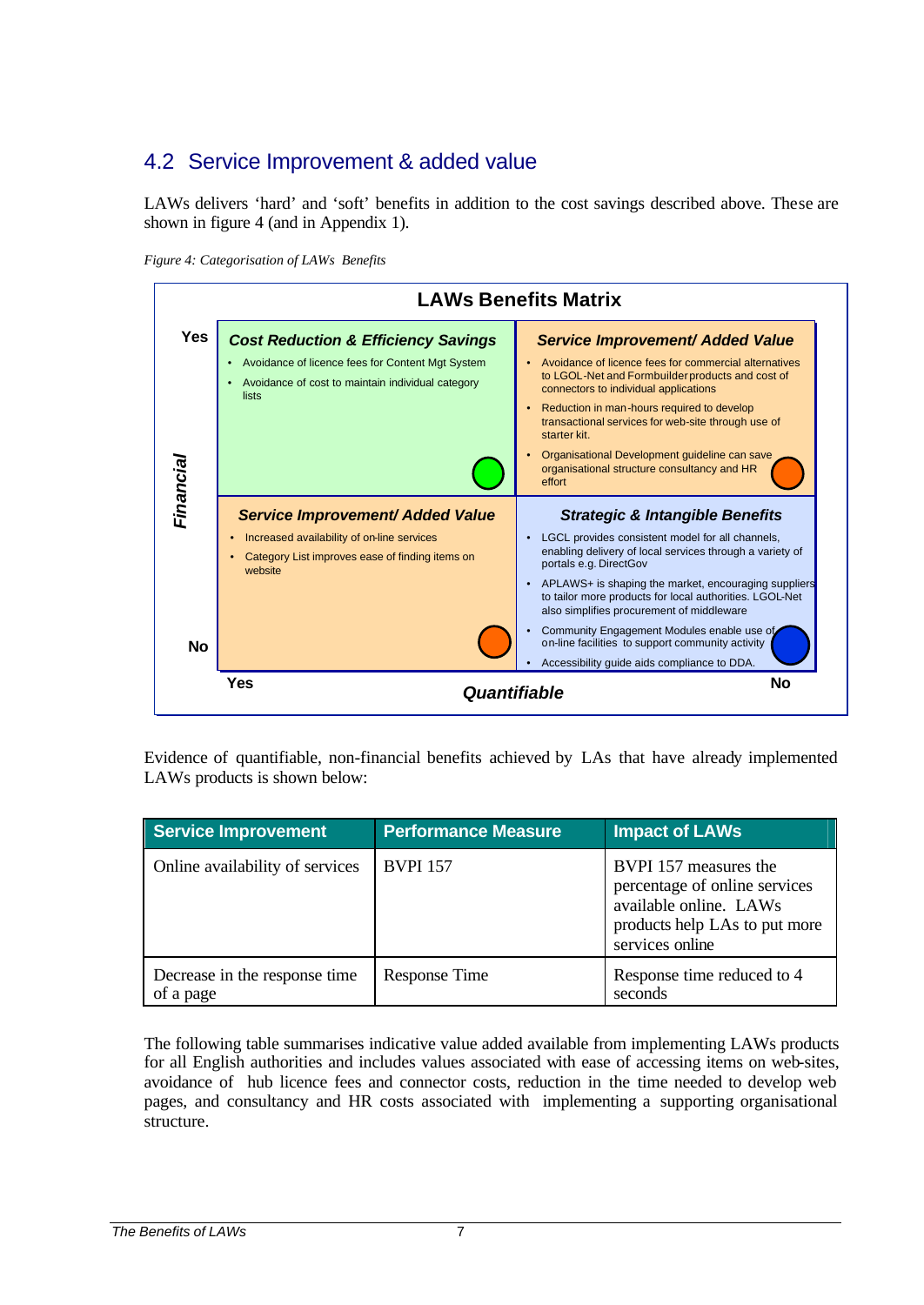| National Annual Value Added from implementing LAWs Products               |  |  |  |
|---------------------------------------------------------------------------|--|--|--|
| High<br>Low<br>Average<br>$(\text{Em})$<br>$(\text{Em})$<br>$(\text{Em})$ |  |  |  |
| National Total: All Authorities<br>26                                     |  |  |  |

#### 4.3 Meeting Government Targets

LAWs can play a major role in enabling a LA to meet strategic objectives and e-Government targets:

- **Comprehensive Performance Assessment (CPA):** LAWs with its focus on delivering services to customers at a time and place of their choice, can enable the authorities to achieve high CPA ratings
- **Priority Service Outcomes:** LAWs products specifically address the following: R3 (LGCL), R24 (Implementation of Content Management System), G2 (Community Information), G21 (Compliance with e-Gif), G23 (Web-site usability).
- **National Strategy (ODPM National Strategy for local e -Government priority areas):** LAWs plays a major role in enabling delivery of services through electronic means. In addition, it enables efficient use of channels for transacting businesses
- **Efficiency Review:** The efficiency review produced by Sir Peter Gershon in July 2004 is focused on releasing resources to the front line by integrating back office and improving transactional services. Both of these are areas encompassed by LAWs products.

Government targets require each local authority to deliver 100% of its services, which can be eenabled legally, through electronic media by 2005. Implementation of LAWs enables the provision of services through the Intranet, thus directly contributing to e-enablement of transactional services. LGCL links the services to the esd-toolkit, helping the authorities to present the services in a consistent manner, and thus contributing to the provision of seamless services to the citizens.



*Figure 6: LAWs in Support of Performance Improvement and Meeting Government Targets*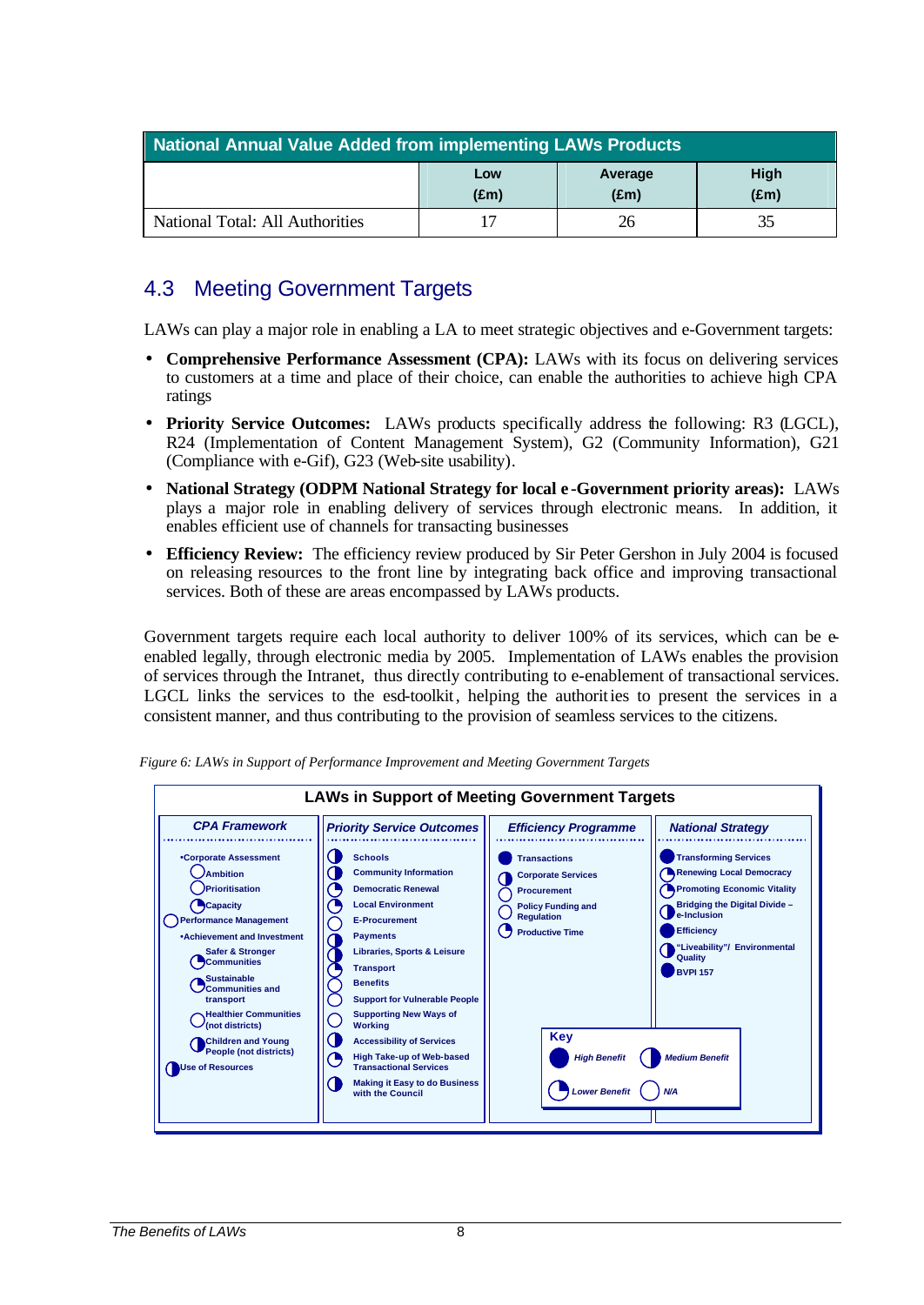## **5. What is the scale of benefits for my authority?**

The size of benefits attained by an individual authority will be determined by a number of characteristics. The following table defines some characteristics which help to give a LA an indication of whether the full level of benefits will be realised from adopting LAWs.

| <b>Characteristics</b>                                   | <b>Level of Benefit Opportunity</b>                                                                                                                                                                                                                                                                                                                                                                                                           |                                                                                                                                                                                                                                                                                                                                                                                                                                                                                                                    |  |
|----------------------------------------------------------|-----------------------------------------------------------------------------------------------------------------------------------------------------------------------------------------------------------------------------------------------------------------------------------------------------------------------------------------------------------------------------------------------------------------------------------------------|--------------------------------------------------------------------------------------------------------------------------------------------------------------------------------------------------------------------------------------------------------------------------------------------------------------------------------------------------------------------------------------------------------------------------------------------------------------------------------------------------------------------|--|
|                                                          | <b>High</b>                                                                                                                                                                                                                                                                                                                                                                                                                                   | Low                                                                                                                                                                                                                                                                                                                                                                                                                                                                                                                |  |
| Size of LA and<br>demographic<br>profile                 | Large population with high density<br>pockets of need e.g. Metropolitan<br>Councils, or broad geography<br>characterised by dispersed pockets of<br>population, where it is difficult to<br>travel by public transport to public<br>authority sites, e.g. some rural districts.                                                                                                                                                               | Small, affluent and relatively dense<br>population serviced with a low<br>number of interactions per<br>individual.                                                                                                                                                                                                                                                                                                                                                                                                |  |
| Size of LA<br>(Implementation<br>of middleware)          | Large authority is more likely to<br>benefit from the LGOL-Net product<br>because the solution has high<br>implementation costs                                                                                                                                                                                                                                                                                                               | Small authority                                                                                                                                                                                                                                                                                                                                                                                                                                                                                                    |  |
| Technology<br>Capability                                 | Skilled IT personnel are available to<br>implement the LAWs products. For<br>example the implementation of LGOL-<br>Net requires a JAVA skilled person to<br>link the adapters to the middleware                                                                                                                                                                                                                                              | Capability to implement new<br>technology is low.                                                                                                                                                                                                                                                                                                                                                                                                                                                                  |  |
| Organisational<br>and Change<br>Management<br>Capability | The right resources and capability to<br>bring about necessary organisational<br>changes. Indicators will include:<br>Visible support from key<br>$\bullet$<br>stakeholders<br>Dedicated and empowered project<br>$\bullet$<br>team(s) with clear roles and<br>responsibilities<br>Clear understanding of the benefits<br>$\bullet$<br>of change and ability to<br>communicate to staff and<br>customers<br>One political agenda<br>$\bullet$ | Little capability and will to bring<br>about organisational change.<br>Indicators will include:<br>Minimal or no stakeholder buy-<br>in across all services<br>Inability to identify and appoint<br>$\bullet$<br>appropriate change managers<br>Inability to appoint dedicated<br>$\bullet$<br>appropriately skilled project<br>management team to support<br>change programme<br>Barriers to providing sufficient<br>$\bullet$<br>budget to change programme<br>Unworkable bureaucratic<br>$\bullet$<br>processes |  |
| Funding                                                  | An appropriate level of funding for the<br>continued development and<br>implementation of the product.                                                                                                                                                                                                                                                                                                                                        | Funding has not been planned for<br>product development.                                                                                                                                                                                                                                                                                                                                                                                                                                                           |  |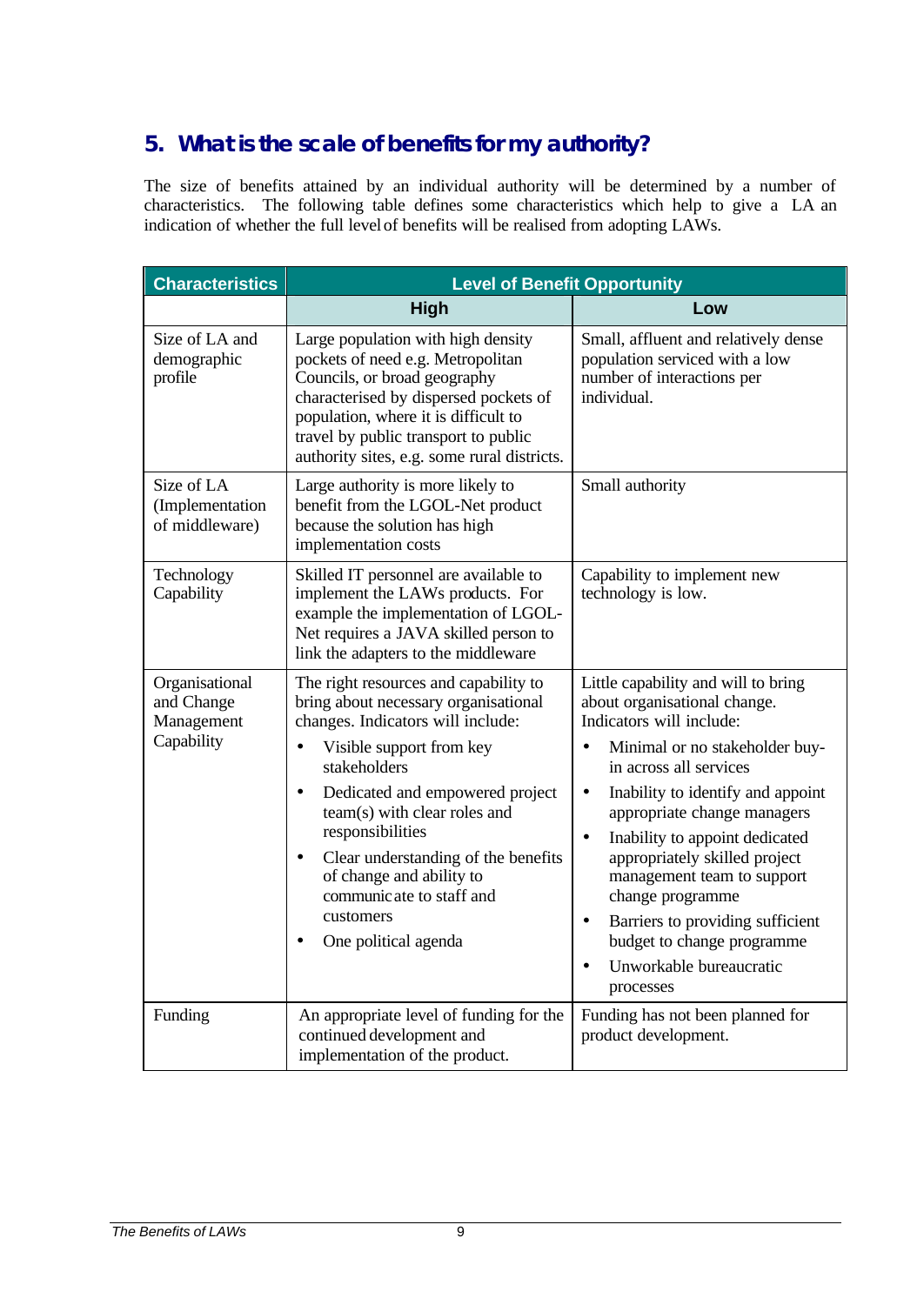## **6. What level of investment is likely to be required?**

The costs of implementing LAWs products will depend on the scope. Indicative implementation costs for the key products are shown below.

| <b>LAWs Products</b>                 | <b>Indicative Costs (£k)</b> |
|--------------------------------------|------------------------------|
| LGOL-Net (Initial Installation)      | 20                           |
| LGOL-Net<br>(Service Implementation) | 70 (per service)             |
| $APLAWS+$                            | 140                          |

The assumptions made in these cost calculations include:

- Initial installation of LGOL-Net includes a training component
- A medium to complex implementation of a chosen transactional service will cost around £70k and simpler services will cost about half as much. For Unitary authorities, the cost is expected to be less as most of the work can be carried out by in-house rather than by external agencies.
- Implementation cost of APLAWS+ includes project set up, environment set up, APLAWS+ implementation, generic content load and migration/entry of authority specific data

#### **7. The LAWs National Project can help delivery of transactional web-sites**

The LAWs National Project has delivered a set of open source software. The source code has been provided and released under a GNU public license. In addition, it has provided standards (including LGCL) and guidelines to support transactional web-site development.



*Figure 7: LAWs Products to Assist Development of Transactional Websites*

The products are available to download free of charge via the LAWs National Project's website: http://www.laws-project.org.uk. The LAWs National Project has set up User Groups for APLAWS+ and LGOL-Net for LAs to share experience on product implementation. It can be expected that the benefits attributable to these products will grow over time, due to lessons learnt from early adopters and increasing tailoring to LA requirements.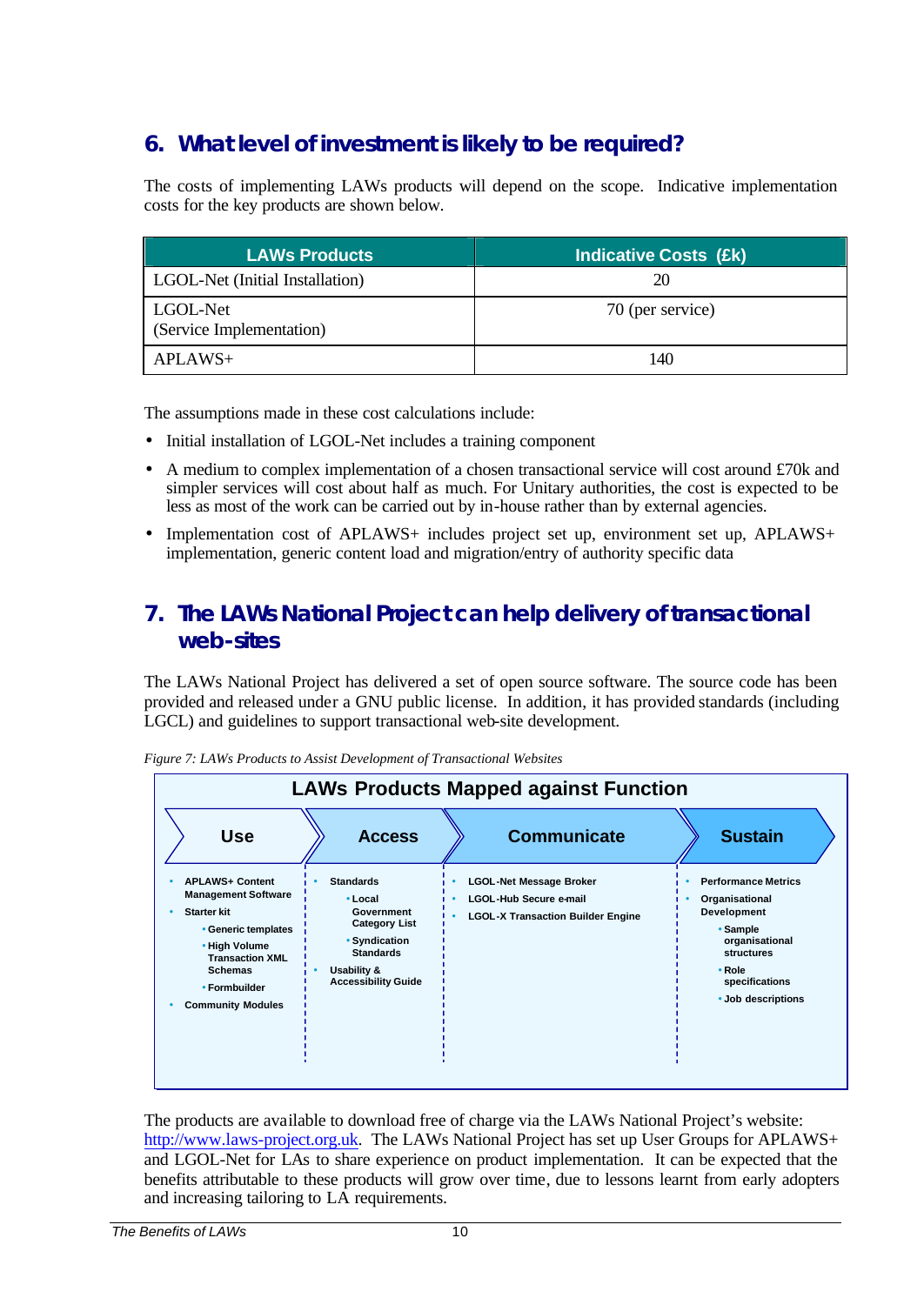#### **8. What drives success?**

When planning the implementation of a LAWs solution, the LAWs Programme Manager should consider both critical success factors and key risks.

The following questions will help to establish whether the critic al success factors are in place. This list is not exhaustive:

- Is there real commitment and evident sponsorship from political  $\&$  executive leadership? Do they take a real personal interest in the success of the project? Is it top of their agenda?
- Are key stakeholders fully engaged? Could they describe in detail the objectives of the project? Are they involved in steering group meetings? Do they contact you to find out latest status?
- Do you have a formal change management programme to drive change? Do you have the buy-in for organisational changes?
- Do you have the buy-in across the authority to put services on-line? Is there agreement on the priority areas for on-line services?
- Who owns or is responsible for information in the different service areas? How easily can information be migrated or built into the web environment?
- What roles and responsibilities are required to ensure that the website content is accurate and upto-date, and that information and requests for services from the website reach the right people within the authority?
- Is there an effective channel management strategy to ensure that citizens receive prompt and effective service, regardless of whether it is sought or delivered face-to-face, over the telephone or via the web?
- Do you have the technological capability in place to implement the products?
- Do you have a funding strategy in place to sustain future development?

#### **9. Key Risks**

There are a number of key risks to a programme of this type being successfully implemented by a LA. These must be identified, monitored and mitigated, throughout the life of the project. Some key risks for a LA are:

#### *Change Management*

- The executive fails to understand the details of the project and/or does not provide sufficient real sponsorship and support
- Cultural barriers and/or ineffective change management inhibit essential changes to organisation and processes
- End users are not trained in a timely fashion and are unable to use the system effectively when it goes live

#### *Technology*

- Complexity of legacy back office systems leads to a higher than expected number of integration problems and delays
- System failures occur due to poor design & specification or inadequate / hurried testing
- Hardware problems occur due to incompatibility with the software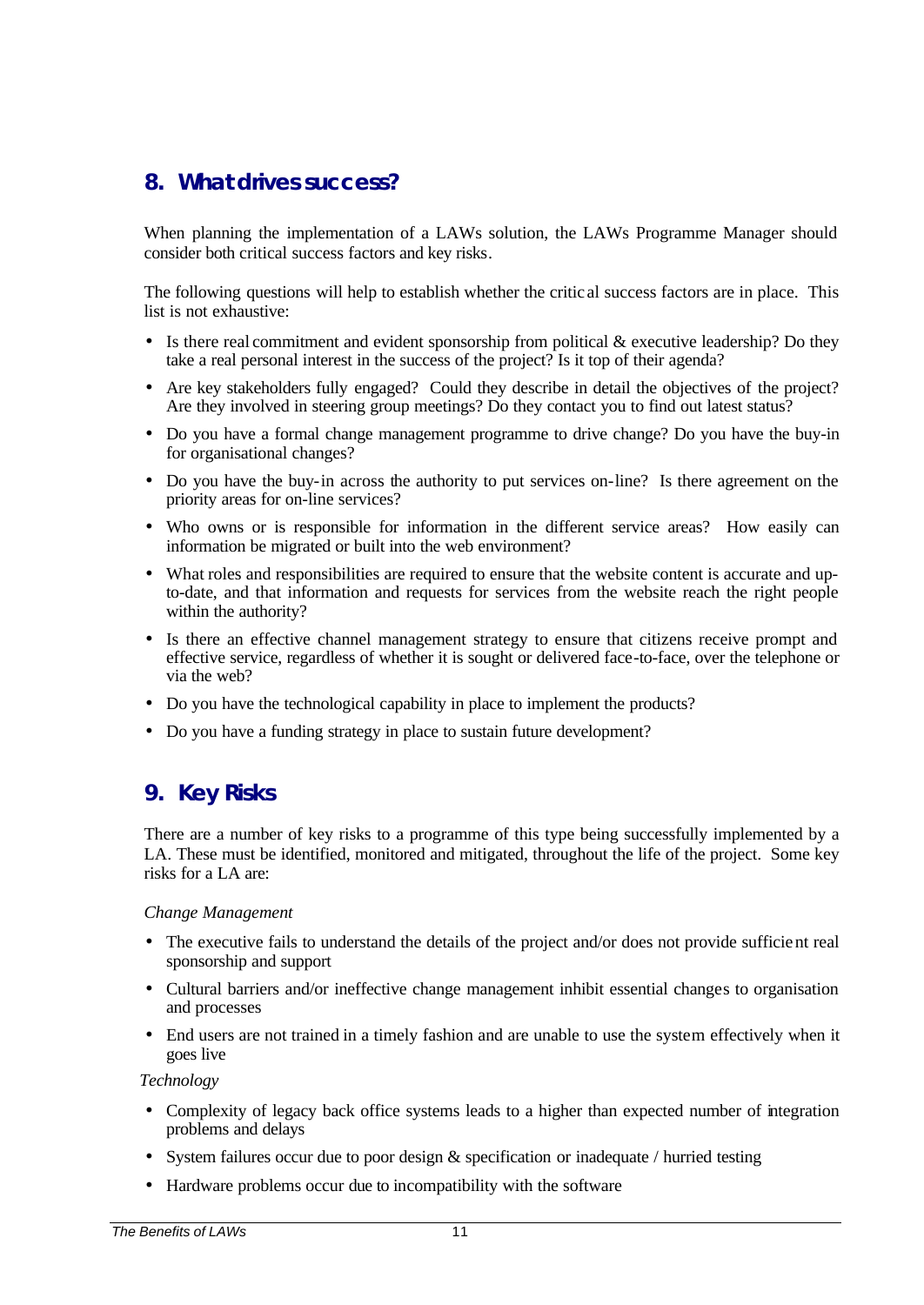#### *Funding*

• Insufficient IT resources / funding prevent effective implementation of the LAWs programme

### **10.How does LAWs fit in with the other National Projects?**

The LAWs National Project is related to a number of other National Projects. It is important to take these interdependencies into account to optimise costs and benefits over time. Figure 8 illustrates these linkages, presented in the context of an overall reference Services (technology) Architecture. It is recommended that authorities implementing mobile computing should familiarise themselves with the scope and products of related National Projects.





The project has strong links with the DigiTV National Project because the APLAWS+ content management system can be used to populate the service information for digital TV.

#### **11.Where can I get further information?**

Following the completion of LAWs Phase 1 in March 2004, the ODPM requested that the project continue to maintain its products in the short-to-medium term, culminating in LAWs Phase 2. The products from the LAWs Phase 1 project can be downloaded from the project website http://www.laws-project.org.uk. This website contains further information on LAWs objectives and project plans. The Project team can be contacted for further information at: info@laws-project.org.uk

A website providing information about all the National Projects is available at: http://www.localegovnp.org.uk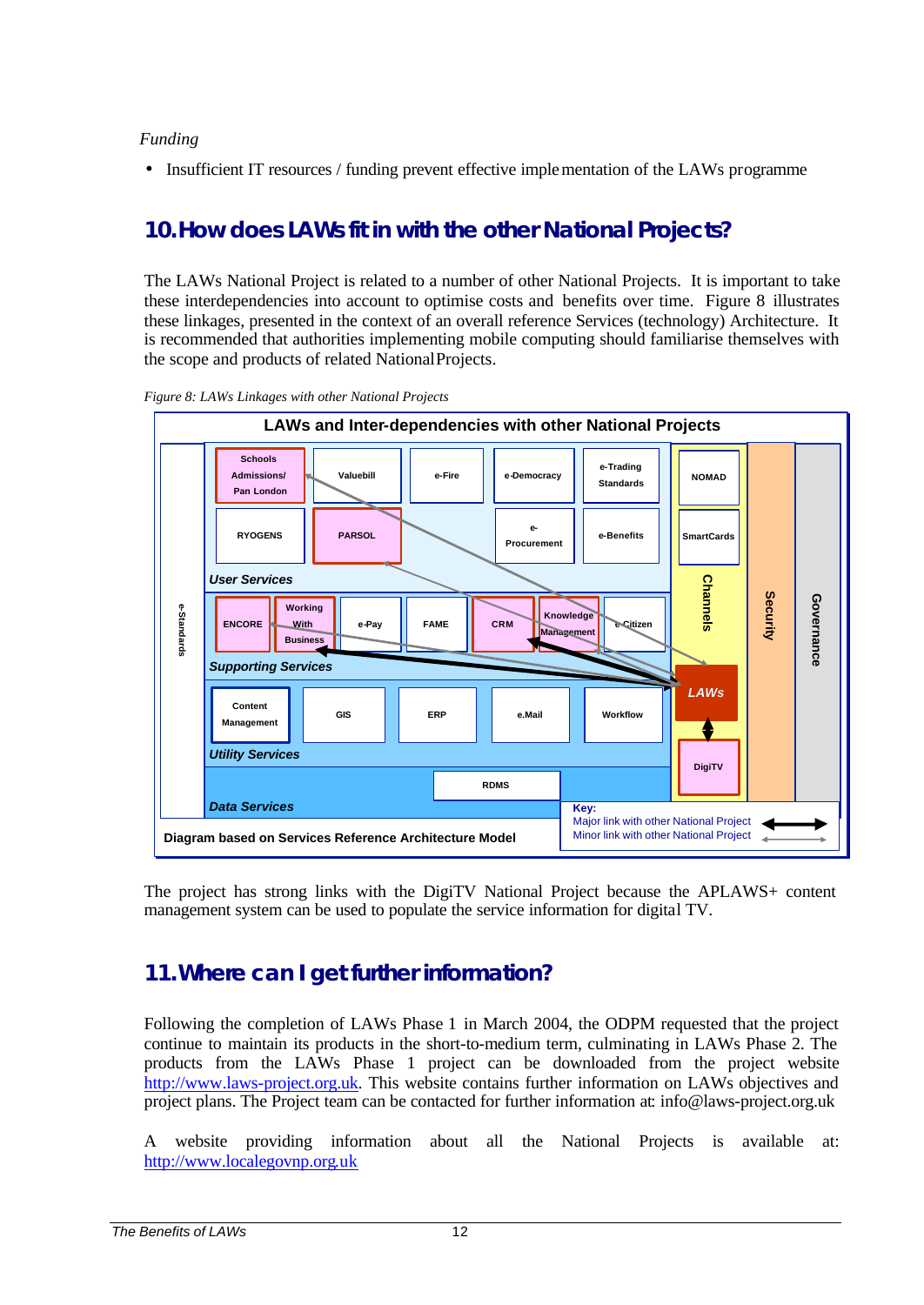#### **Appendix 1: Detailed LAWs Benefits and Metrics**

The following table includes a detailed list of suggested benefits (and associated metrics) for LAWs. They are listed by ODPM national strategy for  $e$ Government priority area. They include the cost reduction and efficiency savings and service improvements built into the indicative savings figures within the body of the guide, together with strategic and intangible benefits.

| <b>Benefits Category</b>                                                                        | <b>Benefits</b>                                                                                                                                            | <b>Metrics</b>                                                                                                                                                                                                                                      |
|-------------------------------------------------------------------------------------------------|------------------------------------------------------------------------------------------------------------------------------------------------------------|-----------------------------------------------------------------------------------------------------------------------------------------------------------------------------------------------------------------------------------------------------|
| <b>Service quality</b><br>Quick/easy/joined up<br>service<br>Personalized services<br>$\bullet$ | Enhances the functionality of traditional<br>channels through the complementary use of<br>online channel                                                   | The number of pre-populated forms for service request received by<br>$\bullet$<br>the LA through mail/service centre<br>Reduction in time in recording a service request because of readily<br>$\bullet$<br>available information with the customer |
| meeting expectations of<br>citizens<br>Accessible service                                       | Increases the use of services that were<br>2.<br>hitherto unknown to the citizens through the<br>online dissemination of information about<br>the services | Increase in the number of requests for services which are not<br>$\bullet$<br>commonly requested by the citizens                                                                                                                                    |
|                                                                                                 | Provides standardised information, based on<br>3.<br>government category list, on the websites of<br>LAs                                                   | Search for standard information on different LAs' websites<br>Website evaluation against SOCITM Better Connected Survey<br>$\bullet$                                                                                                                |
|                                                                                                 | Improves the delivery of service through the<br>4.<br>use of an improved channel                                                                           | A survey of customers who receive services through websites                                                                                                                                                                                         |
|                                                                                                 | Offers more seamless services to the<br>5.<br>customers in the value chain and the local<br>businesses                                                     | The number of transactional services (services which can be<br>$\bullet$<br>completed from request to delivery) available online                                                                                                                    |
|                                                                                                 | Focus on the web-enabled channel raises the<br>6.<br>ante of quality of services                                                                           | A consistent increase in the published standards of services quality                                                                                                                                                                                |
|                                                                                                 | Provides a medium for getting the feedback<br>7.<br>of citizens on the quality of services which<br>helps improvement in the quality of service            | Number of customers who provide feedback on the quality of online<br>services                                                                                                                                                                       |
|                                                                                                 | Acts as a single point of access to obtain<br>8.<br>local services efficiently and quickly                                                                 | Reduction in cycle time from request to delivery of service<br>$\bullet$                                                                                                                                                                            |
|                                                                                                 |                                                                                                                                                            | The total number of services available online as a percentage of total<br>$\bullet$<br>number of services                                                                                                                                           |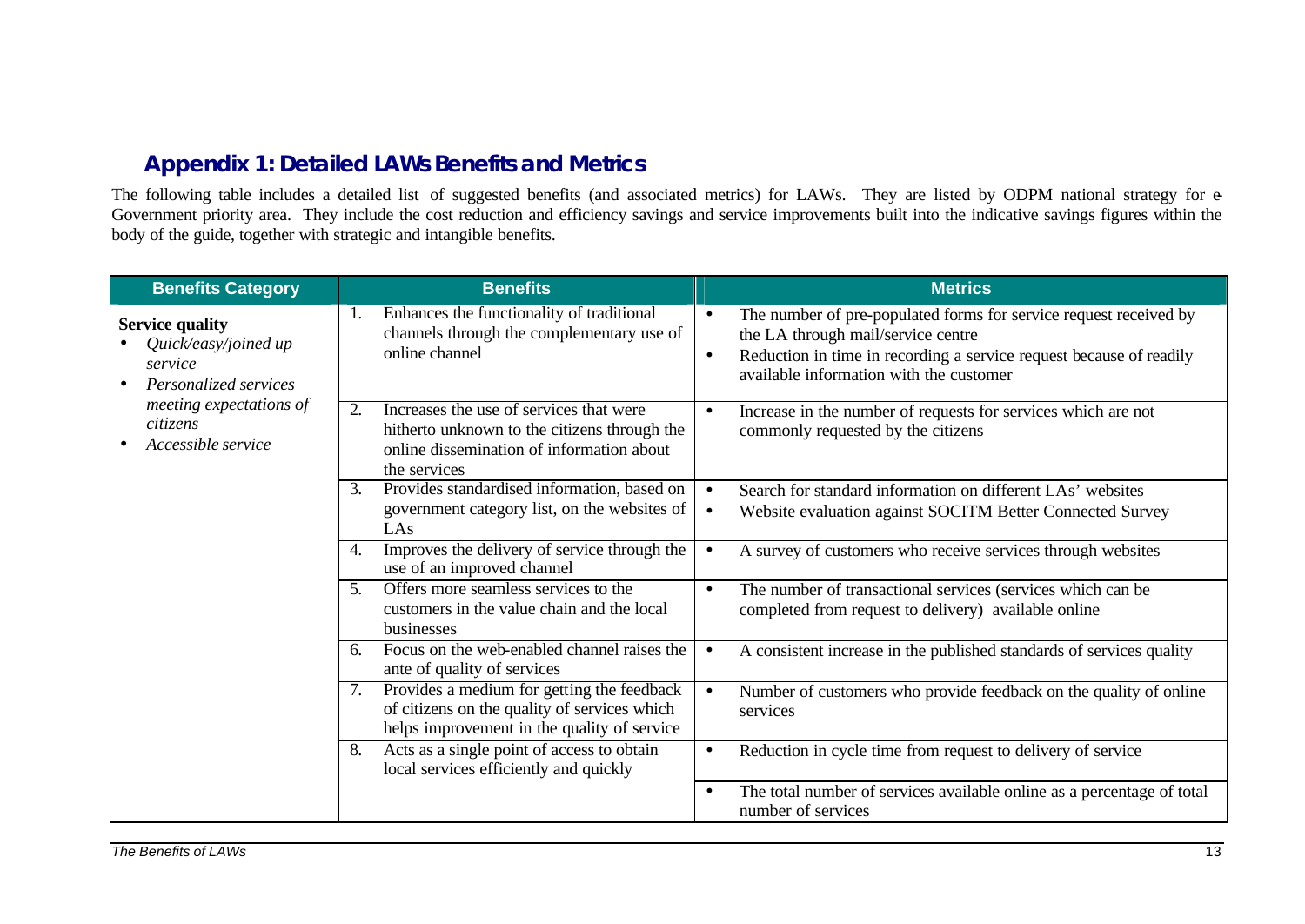| <b>Benefits Category</b>                                                                                                                  | <b>Benefits</b>                                                                                                                                                                                                                                        | <b>Metrics</b>                                                                                                                                                                                                                                                                                   |
|-------------------------------------------------------------------------------------------------------------------------------------------|--------------------------------------------------------------------------------------------------------------------------------------------------------------------------------------------------------------------------------------------------------|--------------------------------------------------------------------------------------------------------------------------------------------------------------------------------------------------------------------------------------------------------------------------------------------------|
|                                                                                                                                           | Enables customers to request services at a<br>$\mathbf{Q}$                                                                                                                                                                                             | Reduction in the number of calls to call centre in respect of services<br>$\bullet$<br>available online<br>Scenario testing by selecting a number of standard services used by<br>$\bullet$<br>the customers<br>Number of service request received outside the normal working hours<br>$\bullet$ |
|                                                                                                                                           | time and place of their choice                                                                                                                                                                                                                         | of the council                                                                                                                                                                                                                                                                                   |
|                                                                                                                                           | 10. Enables LAs to reach the 2005 target of<br>100% enablement of local services                                                                                                                                                                       | BVPI-157 indicator<br>$\bullet$                                                                                                                                                                                                                                                                  |
| <b>Economic vitality</b><br>Infrastructure<br>development<br><b>Employment</b> generation<br>$\bullet$<br>Skills development<br>$\bullet$ | Provides a platform for increasing the<br>engagement of small businesses in the local<br>economic activity e.g. publicising<br>procurement information on the websites<br>enables wider number of businesses to<br>engage in the business with council | Increase in the number of tenders for providing goods and services<br>$\bullet$<br>from small businesses                                                                                                                                                                                         |
| Simplifying regulatory<br>regime<br>Promoting tourism and                                                                                 | Provides wider employment opportunities<br>2.<br>for the citizens and a bigger pool of<br>candidates for the council                                                                                                                                   | Increase in the number of applications for a job advertised online<br>$\bullet$                                                                                                                                                                                                                  |
| inward investment                                                                                                                         | Enables local bus inesses to access Single<br>3.<br>Business Account (SBA) and receive<br>targeted services                                                                                                                                            | Number of SBA accounts set up on the LA websites<br>$\bullet$                                                                                                                                                                                                                                    |
|                                                                                                                                           | Provides a secure environment for sharing<br>4.<br>sensitive information and legal data<br>reducing the time in decision making and<br>provision of services                                                                                           | The number of communications per month in which sensitive<br>$\bullet$<br>information is accessed by the authorised officers through the website                                                                                                                                                 |
|                                                                                                                                           | Enables communication between the<br>5.<br>department within a LA                                                                                                                                                                                      | Increase in the number of communications between the two<br>$\bullet$<br>departments of the local council in respect of their services<br>complemented by the service of the other department                                                                                                    |
|                                                                                                                                           | The LAWs products are available to local<br>6.<br>businesses which help them to build web<br>presence and save costs on development of<br>website                                                                                                      | The number of businesses registered as users who downloaded the<br>$\bullet$<br>products available on LAWs project site                                                                                                                                                                          |
|                                                                                                                                           | Provides an efficient channel for online<br>7.                                                                                                                                                                                                         | Total number of payments made through the LA website<br>$\bullet$                                                                                                                                                                                                                                |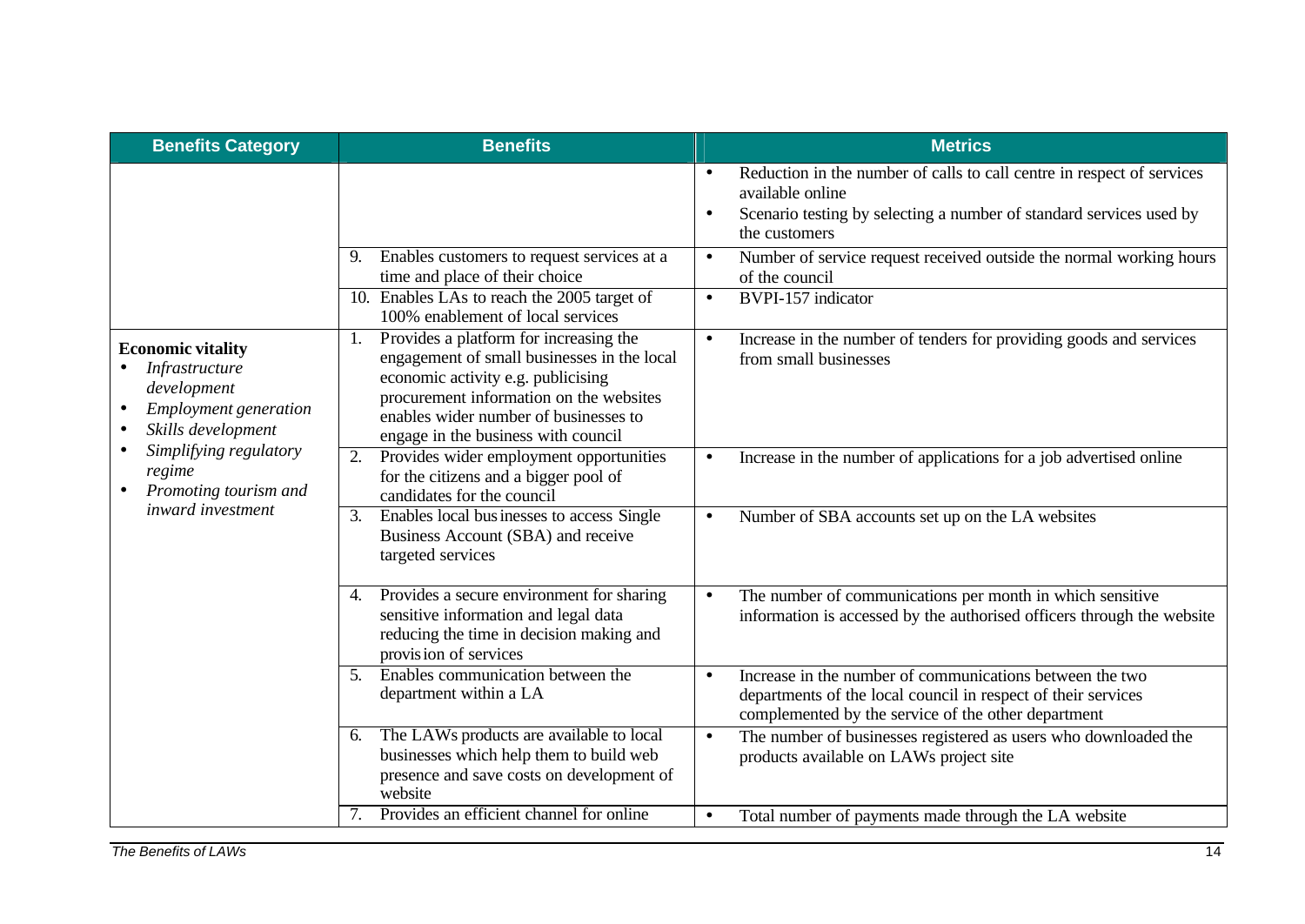| <b>Benefits Category</b>                                                                            | <b>Benefits</b>                                                                                                                                                                                 | <b>Metrics</b>                                                                                                                                                                                                           |
|-----------------------------------------------------------------------------------------------------|-------------------------------------------------------------------------------------------------------------------------------------------------------------------------------------------------|--------------------------------------------------------------------------------------------------------------------------------------------------------------------------------------------------------------------------|
|                                                                                                     | payment for services thus reducing the<br>burden on the council to pursue non-<br>payments of fees/costs from the customers                                                                     | Reduction in the number of non-payment of fees of LAs<br>$\bullet$<br>Interest rate on the amount collected before the delivery of service<br>$\bullet$<br>calculated over a period equal to the average days receivable |
| Democratic engagement/<br>inclusion                                                                 | Increases communication between the LAs<br>1.<br>and central government                                                                                                                         | Increase in the number of communications between the local council<br>$\bullet$<br>and the central government                                                                                                            |
| Participation in local<br>governance<br>Dialogue across and<br>$\bullet$                            | Online benefits application/entitlement<br>2.<br>checking enables beneficiaries to receive<br>necessary help anonymously                                                                        | The number of applications for benefits made through the LA website<br>$\bullet$                                                                                                                                         |
| within communities<br>Involvement in decision-<br>making between elections                          | Engages the local communities and<br>3.<br>organisations in the local governance by<br>offering community portals                                                                               | The number of local organisations that use the community portal<br>$\bullet$                                                                                                                                             |
|                                                                                                     | The availability of information on the LA<br>$\overline{4}$ .<br>websites facilitates openness and freedom of<br>information                                                                    | The number of downloads of published policy documents and<br>$\bullet$<br>minutes of meetings                                                                                                                            |
|                                                                                                     | Provides access to information held by the<br>5.<br>LA on customers                                                                                                                             | The number of citizens who access their information through LA<br>$\bullet$<br>websites                                                                                                                                  |
|                                                                                                     | Engages citizens by soliciting their opinions<br>6.<br>and suggestions on policy issues                                                                                                         | The number of suggestions received from the pubic on a request for<br>$\bullet$<br>opinions publicised on the website                                                                                                    |
|                                                                                                     | Increases the capability of the LA to monitor<br>7.<br>the penetration of Intranet in the local areas<br>thus leading to policy initiatives which<br>increases the take up of Intranet services | Evidence of use of data collected through LA website for policy<br>$\bullet$<br>formulation                                                                                                                              |
|                                                                                                     | Free availability of LAWs products helps<br>civil society organisations                                                                                                                         | Number of civil society organisations registered as users of the LAWs<br>$\bullet$<br>project website                                                                                                                    |
| <b>Efficiency</b><br>Same for less<br>Reduction in waste<br>Value for money<br>Effective staff time | More seamless and consistent service<br>1.<br>through the web channel, and link to<br>APLAWS+ reduces front and back office<br>transaction time                                                 | Reduction in cycle time from request to delivery of service<br>$\bullet$                                                                                                                                                 |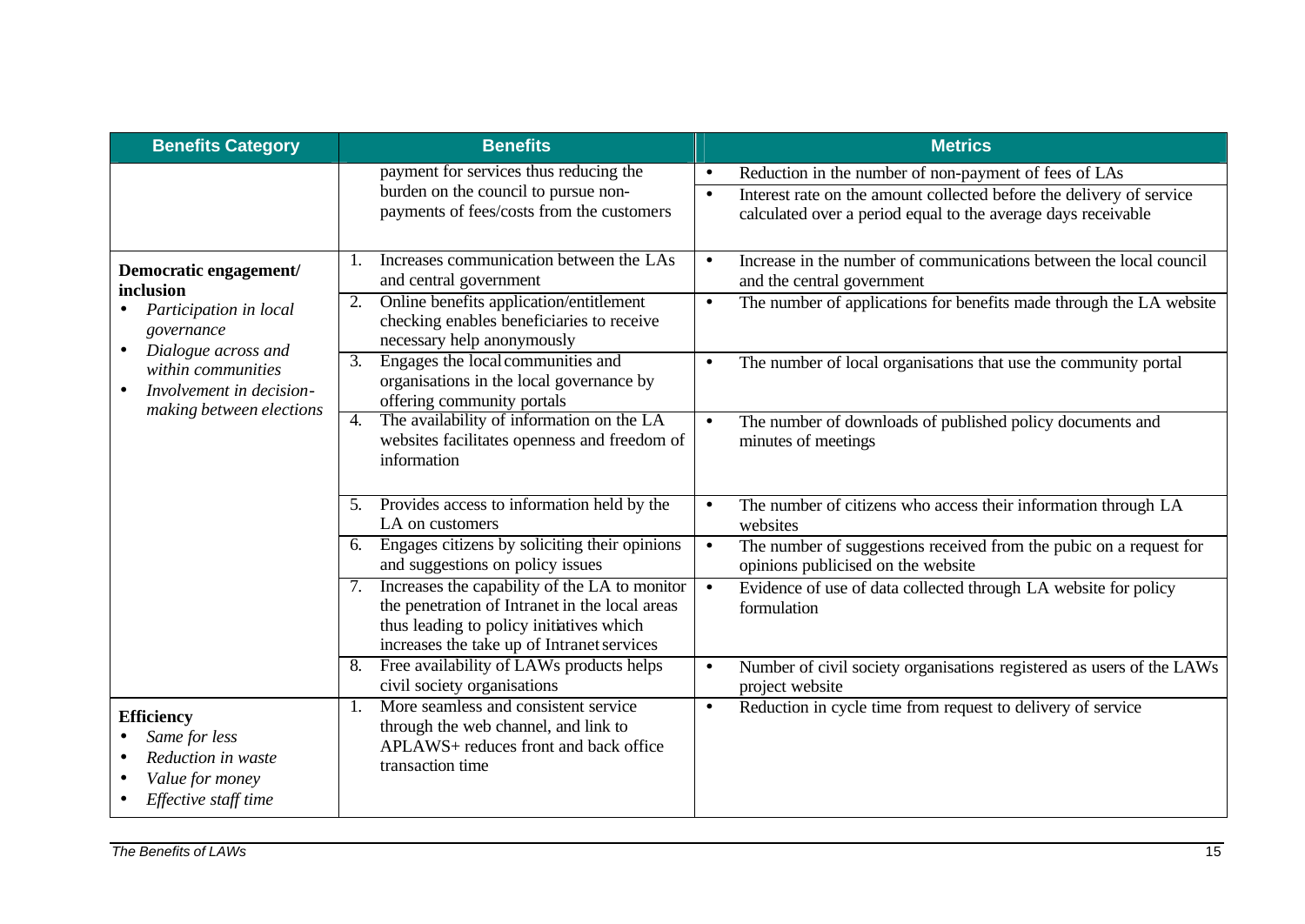| <b>Benefits Category</b> | <b>Benefits</b>                                                                                                               | <b>Metrics</b>                                                                                                       |
|--------------------------|-------------------------------------------------------------------------------------------------------------------------------|----------------------------------------------------------------------------------------------------------------------|
|                          | Increases the capacity of staff to deliver the<br>2.<br>services                                                              | The reduction in the number of FTEs required to transact a service<br>$\bullet$<br>request                           |
|                          | Reduces the time spent $&$ resources required<br>3.<br>in providing services to the citizens                                  | Reduction in total number of back office and front office FTEs<br>$\bullet$                                          |
|                          | LAWs helps the authorities to improve their<br>4.<br>processes in order to integrate front office<br>and back office services | Reduction in time for internal processing of service requests<br>$\bullet$                                           |
|                          | 5. Provides quicker access to information for<br>front office staff in the contact and service<br>centres                     | Reduction in time for accessing the information required by front<br>office staff                                    |
|                          | Defined processes for content review<br>6.<br>provides both efficiencies to the<br>organisation and to the customer           | Process maps for the content review indicating a reduction in steps                                                  |
|                          | Provides zero cost software to the LAs<br>7.<br>which reduces the costs of implementation<br>for the authorities              | Total cost of licence of a similar software<br>$\bullet$                                                             |
|                          | Products of LAWs can be used to implement<br>8.<br>other National Projects                                                    | Total number of times the products of LAWs are used in the<br>$\bullet$<br>implementation of other National Projects |
|                          |                                                                                                                               | Total savings for a council that uses LAWs products for the<br>implementation of other projects                      |
|                          | Hub and spoke and middleware offers<br>9.<br>technology efficiencies                                                          | Cost of the middle ware for integrating back office applications with<br>$\bullet$<br>the front office channels      |
|                          | 10. Reduces errors through pre-population of<br>forms utilizing standardised menus                                            | Reduction in the number of errors on the forms<br>$\bullet$                                                          |
|                          | 11. Provides training materials that can be used<br>for upgrading the skills of the staff                                     | Number of training courses in which training materials from LAWs<br>$\bullet$<br>are used                            |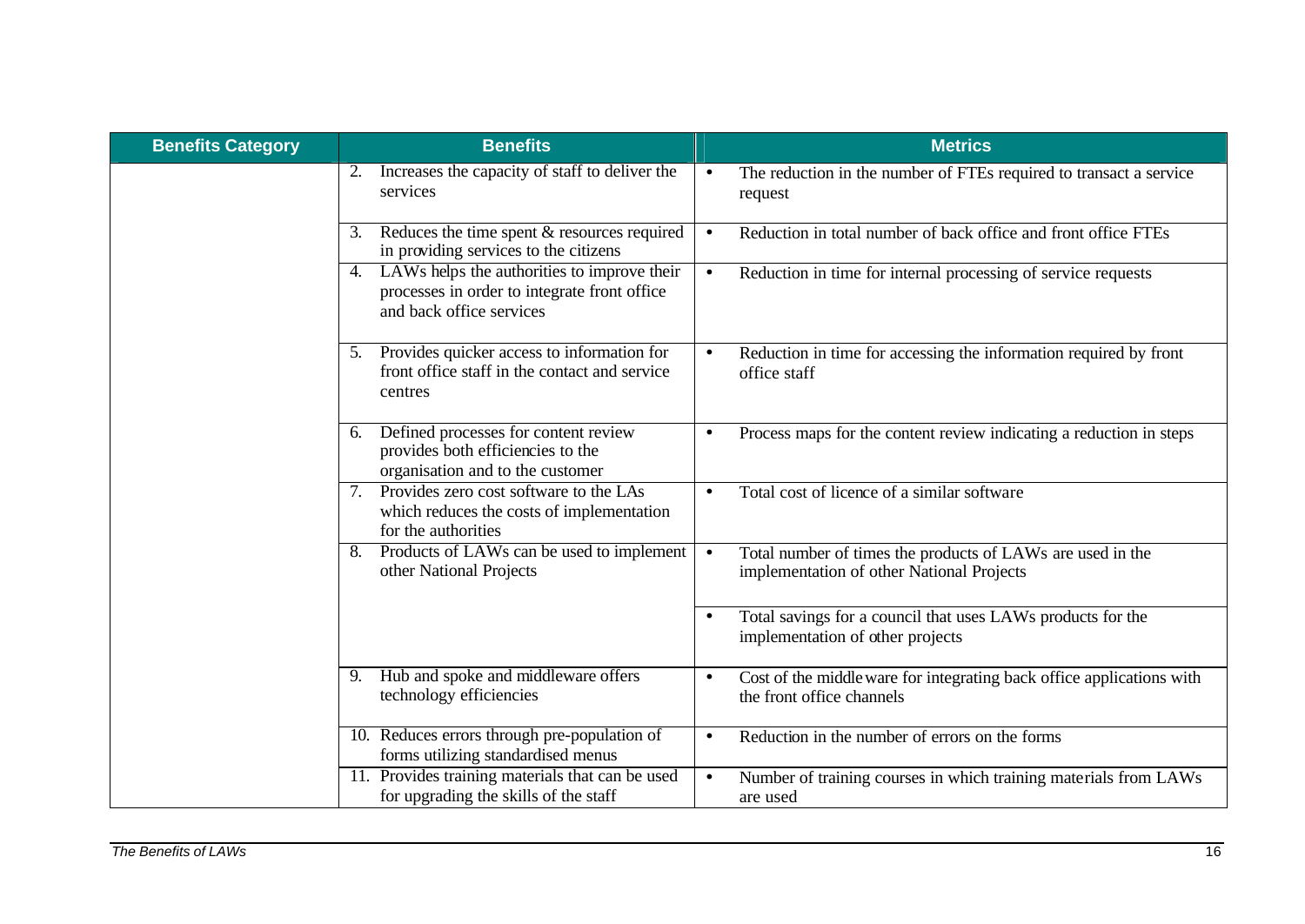| <b>Benefits Category</b>                                                                                              | <b>Benefits</b>                                                                                                                                                                        | <b>Metrics</b>                                                                                    |
|-----------------------------------------------------------------------------------------------------------------------|----------------------------------------------------------------------------------------------------------------------------------------------------------------------------------------|---------------------------------------------------------------------------------------------------|
| Bridging the digital divide -<br>e-Inclusion<br>e-Access for everyone who<br>'needs' the service                      | LAWs has linked up with DigiTV to provide<br>direct feeds from web pages in order to<br>populate DigiTV channel and therefore<br>reach a wider audience with consistent<br>information | The information available on DigiTV populated through the LAWs<br>$\bullet$                       |
|                                                                                                                       | Enables the citizens to obtain information<br>from public access points and libraries<br>without any specific need for access to<br>Intranet from home                                 | The number of hits on the website from public access points<br>$\bullet$                          |
| "Liveability"/environmental<br>quality<br>Greener/safer/cleaner<br>and nicer place to live<br>Sustainable development | Quicker faster transactions through the web<br>1.<br>channel provide a reduction in time to deal<br>with requests, such as removing graffiti, and<br>clearing waste                    | The reduction in cycle time from service request to removal of<br>$\bullet$<br>abandoned vehicles |
|                                                                                                                       | Self-service through the web, and use of on-<br>2.<br>line forms reduces waste of back office<br>resources                                                                             | The reduction in quantity of paper used<br>$\bullet$                                              |
|                                                                                                                       | Readily available information on<br>3.<br>environmental services (garbage removal,<br>road repair etc.) helps the citizens to source<br>services from right departments                | Scenario testing by drawing up a hypothetical situation<br>$\bullet$                              |